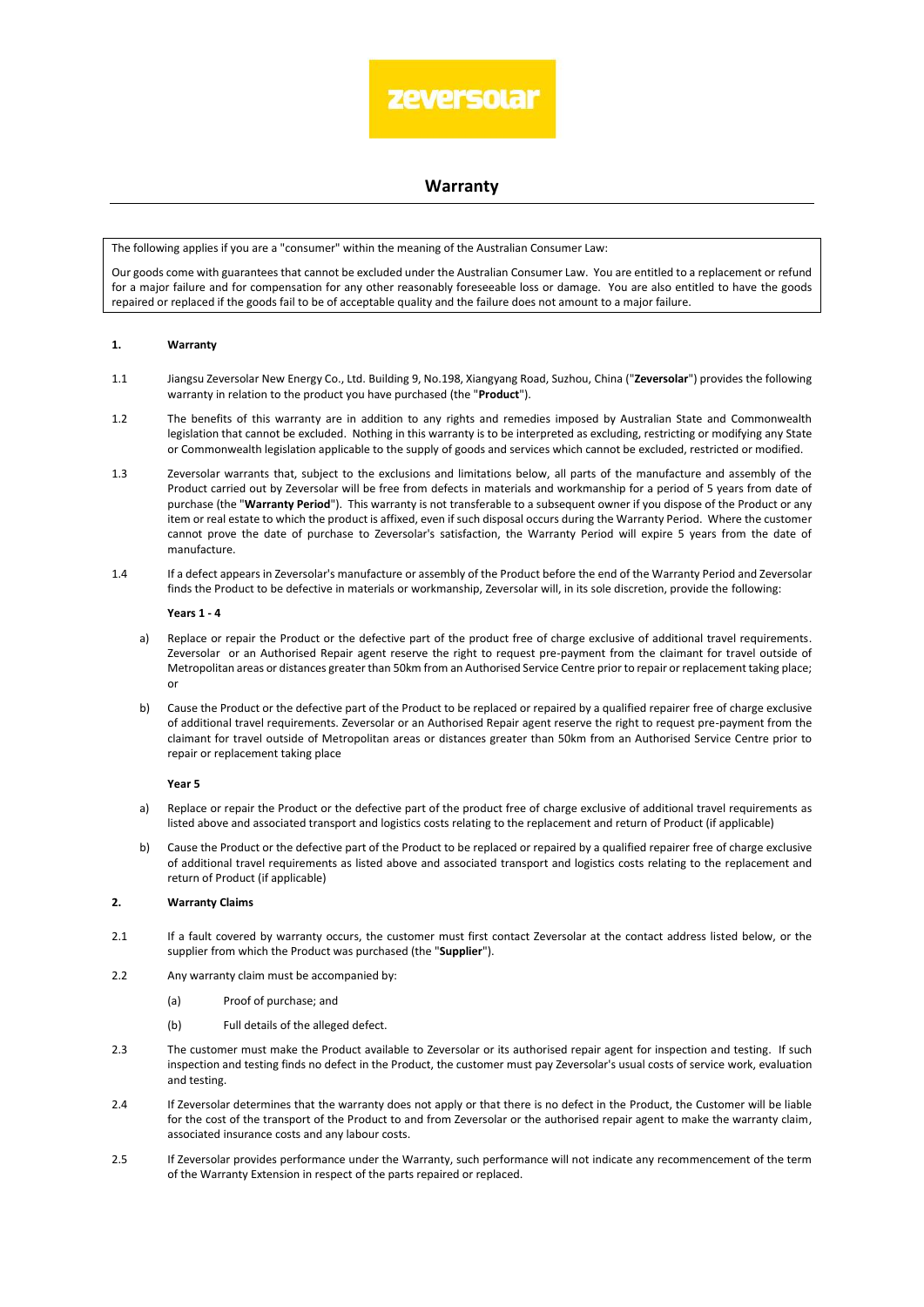# zeversolar

### **3. Exclusions**

- 3.1 The warranty will not apply where:
	- (a) The Product has been repaired, altered or modified by someone other than Zeversolar or an authorised repair agent;
	- (b) The alleged defect in the Product is within acceptable industry variances;
	- (c) Zeversolar cannot establish any fault in the Product after testing and inspections
	- (d) The Product has been used or installed other than for the purpose for which it was designed or contrary to applicable manuals, other documentation supplied by Zeversolar or statutory requirements;
	- (e) the defect in the Product has arisen due to the customer's failure to properly use, clean, maintain or service the Product in accordance with any of Zeversolar's, or the Suppliers', instructions, recommendations and specifications, such as applicable maintenance schedules (including those set out in any owner's manual);
	- (f) The defect in the Product has arisen due to the customer's request to modify the Product;
	- (g) the Product has been subject to abnormal conditions, including environment, temperature, water, fire, humidity, pressure, stress or similar;
	- (h) The defect has arisen due to abuse, misuse, neglect or accident;
	- (i) Unauthorised parts or accessories have been used on or in relation to the Product; or
	- (j) The Product has been overloaded.
- 3.2 The warranty does not extend to:
	- (a) Damage or defects caused by normal wear and tear;
	- (b) Damage or defects caused by impact (including hail or bird strike);
	- (c) Damage or defects caused by insects or rodents;
	- (d) Damage to any external casing or housing; or
	- (e) The aesthetics of galvanising, coating and protectant treatments used.
- 3.3 Zeversolar will not be liable for any transport, insurance or labour costs incurred by the customer in connection with a warranty claim unless such costs are approved by Zeversolar before they are incurred. Any approval will be subject to Zeversolar's rights under clause [2.3.](#page-0-0)

# **4. Limitations**

- 4.1 Zeversolar makes no express warranties or representations other than set out in this warranty.
- 4.2 The repair or replacement of the Product or part of the Product is the absolute limit of Zeversolar's liability under this express warranty.
- 4.3 To the extent permitted by statute Zeversolar, its servants or agents will not be liable for any costs, claims, damages or expenses, whether arising out of any negligent or other tortious act or omission, any breach of contract, warranty or statutory duty, of an indirect or consequential nature or that are calculated by reference to profits, income, production, electricity generation or accruals or loss of such profits, income, production, electricity generation or accruals or by reference to accrual of such costs, claims, damages or expenses on a time basis. In addition, Zeversolar will not be liable to the extent that the subject of a claim (or any part of a claim) (a) is recovered by the customer under the terms of any insurance policy (apart from any excess applicable to the relevant insurance); (b) has been or is made good or is otherwise compensated for without cost to the customer; or (c) has been contributed to, caused, exaggerated or inflated due to the customer's delay or other act or omission of the customer.
- 4.4 Replacement or repair in accordance with these conditions is the sole and exclusive remedy of the original end user under the Warranty Terms. Claims that go beyond the rights cited in these warranty conditions, in particular claims for compensation for direct or indirect damages arising from the defective device, for compensation for costs arising from disassembly and installation, loss of profits, transportation/logistics costs, or system restoration costs such as re-wiring, are not covered by the Zeversolar Terms of Warranty

# **5. Contact**

Warranty claims should be forwarded to:

Australia Zeversolar New Energy Pty Ltd Attn: Service Department Suite 2.23, 838 Collins Street Docklands Victoria 3008 Phone: 1300 101 883 Email[: serviceau@zeversolar.net](mailto:serviceau@zeversolar.net) Web: <http://www.zeversolar.com/service/online-claim/>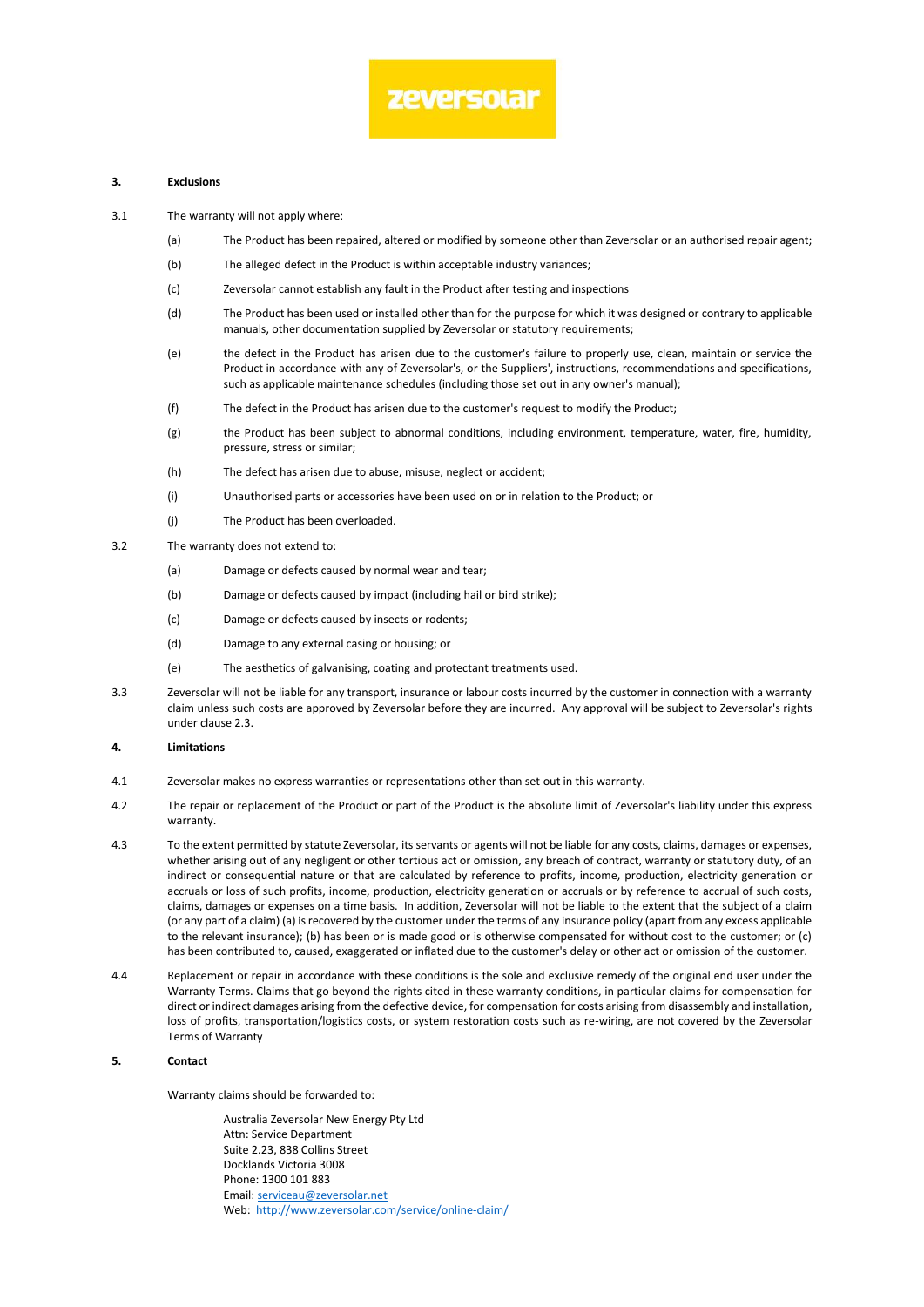

#### **Zeversolar Additional 5-Year Limited Warranty Extension (Chargeable)**

#### **1. Limited Warranty**

Zeversolar inverters sold in Australia by the authorised distributers or resellers of Australia Zeversolar New Energy Pty Ltd come with a standard Manufacturer's warranty for a total of 5 years.

All Zeversolar inverters manufactured from July 1, 2014 or later, and sold by Australia Zeversolar New Energy Pty Ltd or its authorised distributers or resellers to purchasers located in Australia include a limited right to purchase an extended warranty cover for an additional 5 years, to a total of 10 years (inclusive of the original Manufacturer's 5 year warranty) after the date of purchase<sup>1</sup> of the device pursuant to the following conditions and restrictions (the "**Zeversolar Limited Warranty Extension**" or "**Warranty Extension**").

- 1.1 The Zeversolar Limited Warranty Extension is subject to purchasing the Zeversolar Limited Warranty Extension together with an applicable Zeversolar Product and registering for the Zeversolar Limited Warranty Extension within 90 days of purchase of the Zeversolar Product at the Zeversolar homepage at www.zeversolar.com.<sup>2</sup> The benefits under the Zeversolar Limited Warranty Extension are in addition to any rights and remedies imposed by Australian State and Commonwealth legislation that cannot be excluded.<sup>3</sup>
- 1.2 The Zeversolar Limited Warranty Extension constitutes no warranty as to durability and applies only where a defect has arisen, wholly or substantially, as a result of faulty manufacture, parts or workmanship during the period of the Warranty Extension.
- 1.3 Your rights under the Warranty Extension are:
	- (a) Only applicable to the Product if it has remained at its first and original installation location as registered with the warranty certificate;
	- (b) Not transferable to a subsequent owner if you dispose of the Product or any item or real estate to which the product is affixed, irrespective of when the disposal occurs.

# **2. Warranty Conditions**

- 2.1 If a Product becomes defective during the Warranty Extension period wholly or substantially due to a defect in materials or workmanship, and the original Customer notifies Zeversolar about such defect within the said Warranty Extension period, and provided that it will not be impossible or unreasonable, the Product will be, as selected by Zeversolar in its sole discretion repaired by Zeversolar or exchanged for a replacement device of similar specification and value according to model and age.<sup>4</sup> Goods presented for repair may be replaced by refurbished goods of the same type rather than being repaired. Refurbished parts may be used to repair the goods.
- 2.2 "Impossible or unreasonable" in the paragraph above exists if the cost of the measures for Zeversolar would be unreasonable
	- (a) In view of the value that the device would have without the defect,
	- (b) Taking into account the significance of the defect, and
	- (c) After consideration of alternative workaround possibilities that Zeversolar customers could revert to without significant inconvenience.
- 2.3 The Zeversolar Limited Warranty Extension includes only the costs of Zeversolar for work and materials for the restoration of functionality at Zeversolar's premises. All other costs, including freight, travel, and accommodation costs for on-site repairs or inspections as well as costs of the customer's own employees or agents are not included in the Zeversolar Limited Warranty Extension.
- 2.4 If Zeversolar provides performance under the Warranty Extension, such performance will not indicate any recommencement of the term of the Warranty Extension in respect of the parts repaired or replaced.
- 2.5 The Zeversolar Limited Warranty Extension only applies to a Product that has been correctly installed or repaired in accordance with all laws, regulations and standards applicable in the place of installation, including all laws, regulations and standards relating to qualifications, licences and / or registrations of persons undertaking or inspecting such work. It is your responsibility to demonstrate that all such work has been performed by appropriately licensed or qualified persons and to retain a record of the details of any installer / repairer and any certificate/s issued in respect of such work.

-

 $1$  ACR rig 90(1)(e)

<sup>2</sup> ACR rig 90(1)(b)(ii)

 $3$  ACR rig 90(1)((h)

 $4$  ACR rig 90(1)(b)(I)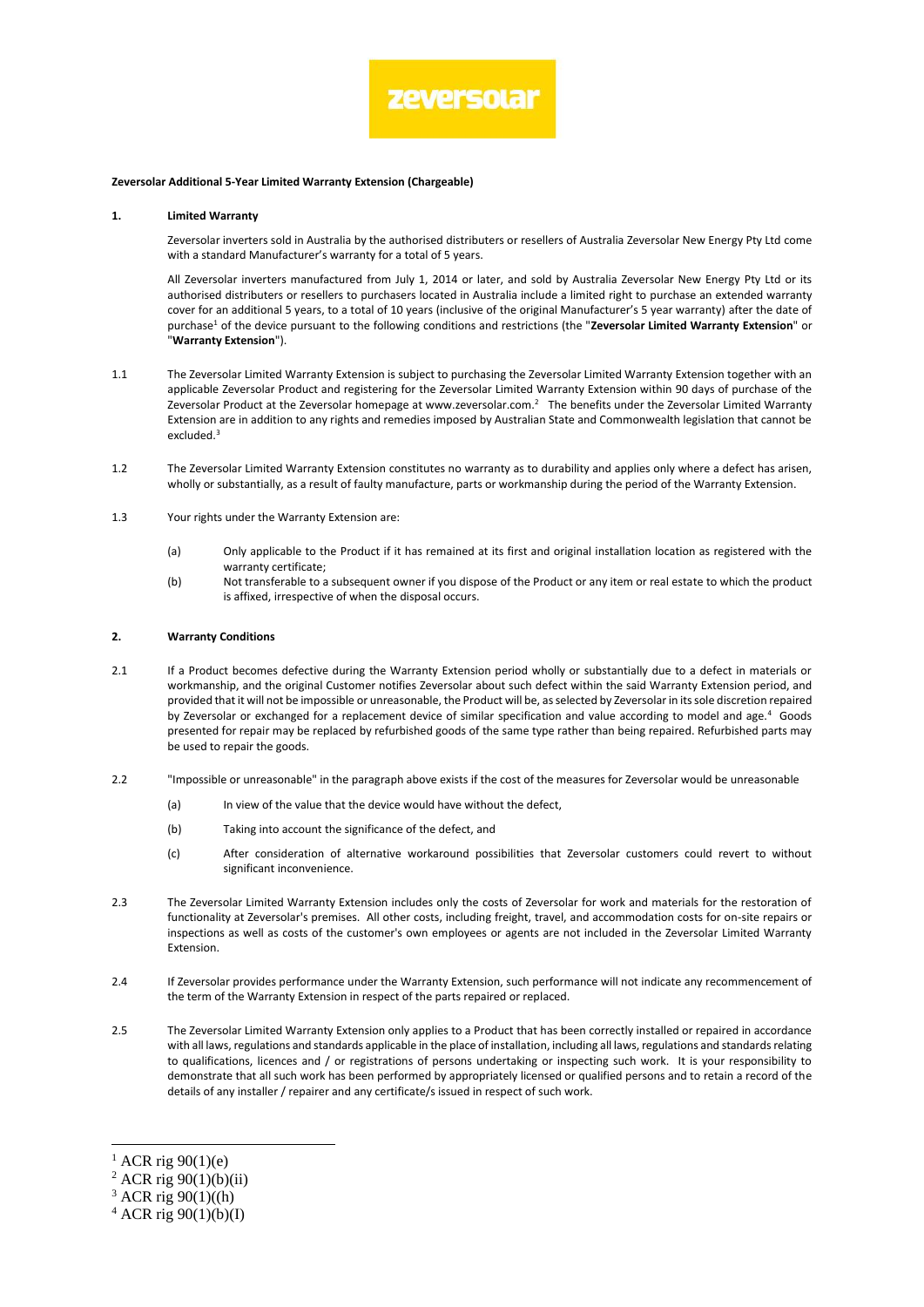# zeversolar

## **3. Further Restrictions of the Zeversolar Additional 5-Year Limited Warranty Extension**

#### **Exclusions**

- 3.1 The warranty will not apply where:
	- (a) The Product has been repaired, altered or modified by someone other than Zeversolar or an authorised repair agent;
	- (b) The alleged defect in the Product is within acceptable industry variances;
	- (c) Zeversolar cannot establish any fault in the Product after testing and inspection;
	- (d) The Product has been used or installed other than for the purpose for which it was designed or contrary to applicable manuals, other documentation supplied by Zeversolar or statutory requirements;
	- (e) the defect in the Product has arisen due to the customer's failure to properly use, clean, maintain or service the Product in accordance with any of Zeversolar's, or the Suppliers', instructions, recommendations and specifications, such as applicable maintenance schedules (including those set out in any owner's manual);
	- (f) The defect in the Product has arisen due to the customer's request to modify the Product;
	- (g) the Product has been subject to abnormal conditions, including environment, temperature, water, fire, humidity, pressure, stress or similar;
	- (h) The defect has arisen due to abuse, misuse, neglect or accident;
	- (i) The defect has arisen due to any internal or external communications device attached or installed to the product (e.g. Combox, ZeverManager, ZeverCom etc.);
	- (j) The defect has arisen within or due to any indication or display device attached or installed, e.g. LED or LCD;
	- (k) Unauthorised parts or accessories have been used on or in relation to the Product; or
	- (l) The Product has been overloaded.
- 3.2 The warranty does not extend to:
	- (a) Damage or defects caused by normal wear and tear;
	- (b) Damage or defects caused by impact (including hail or bird strike);
	- (c) Damage or defects caused by insects or rodents;
	- (d) Damage to any external casing or housing; or
	- (e) The aesthetics of galvanising, coating and protectant treatments used.
- 3.3 The Zeversolar Limited Warranty Extension does not cover or apply to cover cosmetic defects which do not materially influence performance or any Product used in any commercial, industrial or other non-domestic application.

#### **4. Liability Disclaimer**

4.1 Replacement or repair in accordance with these conditions is the sole and exclusive remedy of the original end user under the Warranty Extension. Claims that go beyond the rights cited in these warranty conditions, in particular claims for compensation for direct or indirect damages arising from the defective device, for compensation for costs arising from disassembly and installation, loss of profits, transportation/logistics costs, or system restoration costs such as re-wiring, are not covered by the Zeversolar Limited Warranty Extension.<sup>5</sup>

# **5. Making a Warranty Claim/Process for a Warranty Claim**

5.1 Any claim under the Warranty Extension should be made to:<sup>6</sup>

Australia Zeversolar New Energy Pty Ltd Attn: Service Department Suite 2.23, 838 Collins Street Docklands Victoria 3008 Phone: 1300 101 883 Email: [serviceau@zeversolar.net](mailto:serviceau@zeversolar.net) Web: <http://www.zeversolar.com/service/online-claim/>

-

 $5$  ACR rig  $90(1)(g)$ 

 $6$  ACR rig 90(1)(d) and (f)